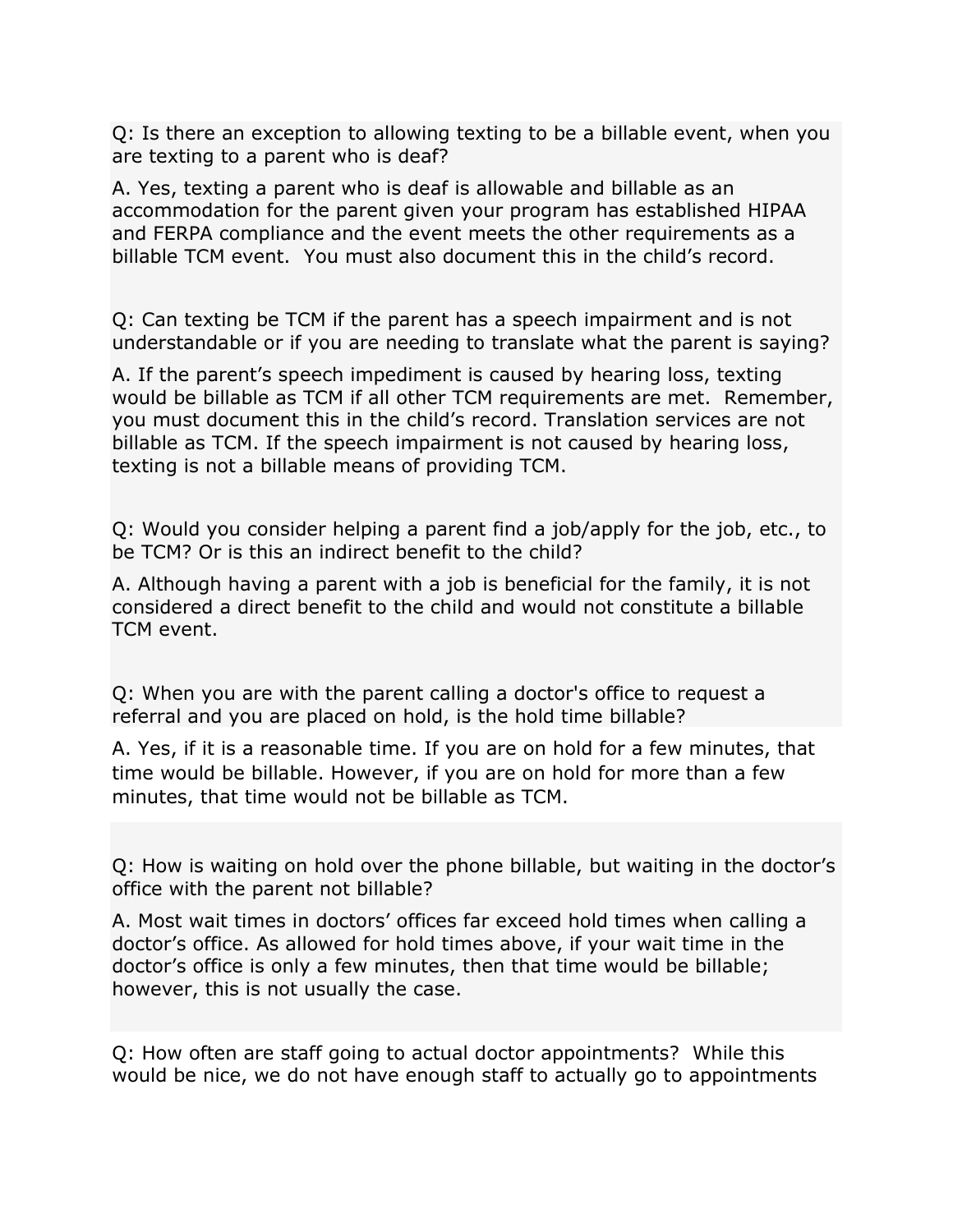with families unless it's urgent. Staff would be more likely to discuss it with mom before and after they go.

A. Some programs do attend doctor's appointments with their families, when necessary to help a parent advocate for their child, express the child's needs or understand the doctor's recommendations, but this is not a requirement.

Q: We have a parent with a child who has a visual impairment (VI) and is attending Emergent Literacy Learning. The parent has requested that the SC attend with her to assist her in understanding the content and assist her with how to apply the skills to the child's routine. Would attending or assisting this parent during the class be TCM?

A. If the SC is attending the event to help the parent understand the content and all other TCM requirements are met then yes, this would be considered a billable TCM event. However, assisting the parent with applying the skills to the child's routine is not a Service Coordination activity but a service that may be provided by a therapist or EIS during a service delivery visit and would therefore not be billable as a TCM event.

Q: Is providing information about community events like health fairs considered TCM?

A. If you are providing information about a community event that meets a documented need and is a direct benefit to the child enrolled in ECI, then the answer is yes. However, if you are providing the same information to all families, or if the information is not related to an individualized need of the child that has been documented in the child's record, providing the information, while it may be helpful for the family, is not TCM.

Q: When the SC coordinates the annual evaluation process can you address the review of the Family Rights Handbook and FCS as part of that process? We currently bill for Handbook time but not FCS.

A. Completing the Family Cost Share agreement is a requirement for accessing ECI services; therefore, explaining the cost share system and helping the family with the required paperwork is billable as TCM. If the family asks to amend their agreement at some point, assisting with that is also TCM.

Q. Who is responsible for adding new outcomes/goals? Is developing new outcomes a TCM activity? Isn't an IFSP required to add, discontinue or modify outcomes?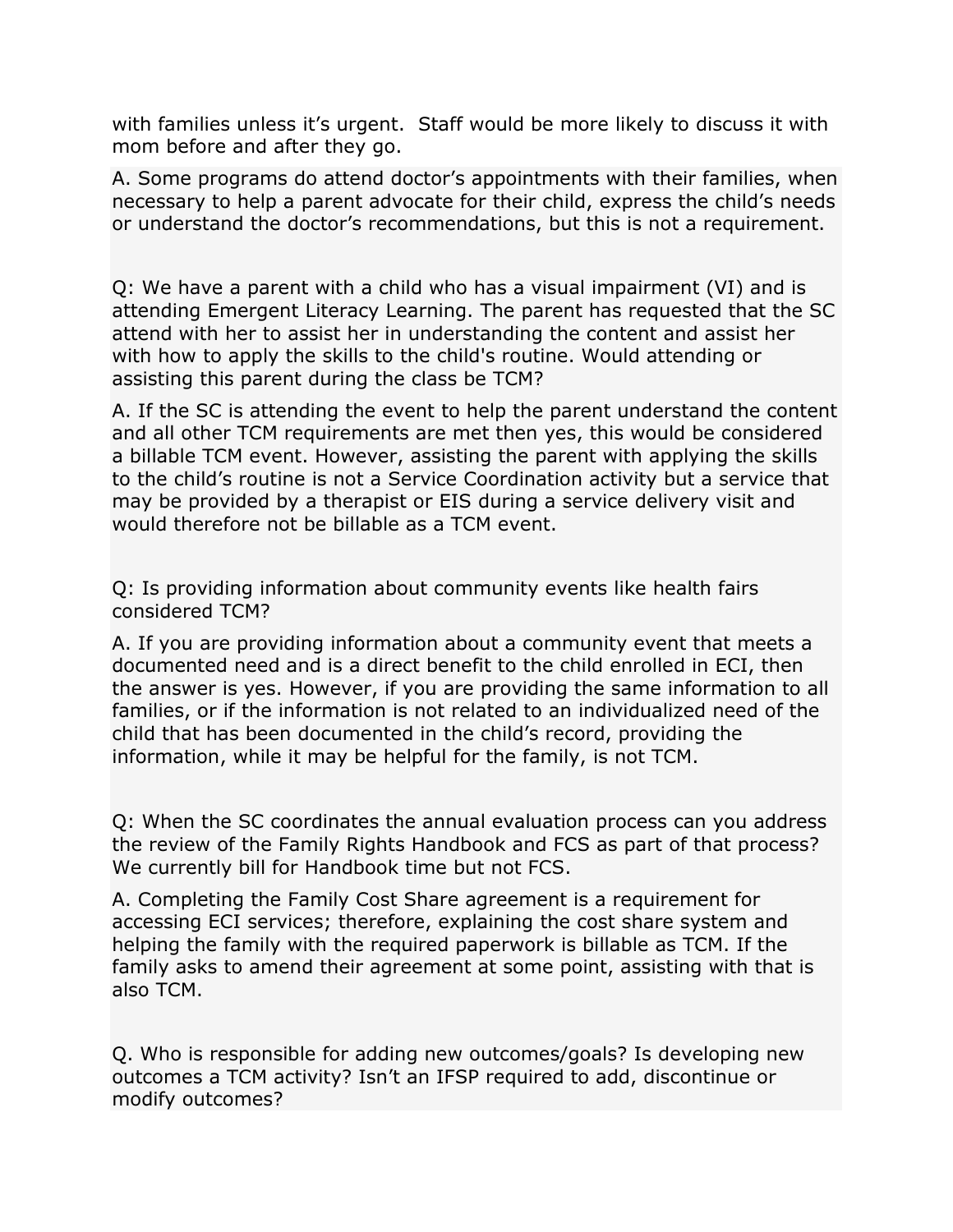A. An IFSP meeting is not required to add, modify or discontinue outcomes. Any team member working with a child and family, other than a therapy assistant, can and should work with the parent to develop a new goal any time a need is identified. This should be part of a service delivery, evaluation, or re-evaluation visit. If a therapy assistant identifies a need, it should be discussed with the supervising therapist, who should work with the family to create a new outcome. If a therapist or EIS who is not the SC identifies a need, they should work with the caregiver to create an outcome. They should NOT write an outcome by themselves, then give it to the SC to discuss with the parent and add to the IFSP.

If, in the process of assessing or re-assessing a child's needs, the SC identifies a new need, he or she should work with the family to develop an outcome to address the need. The process of needs assessment and identification, as well as assisting the family to meet the need, is the TCM activity; adding an outcome outside of the needs assessment process is not.

Q. Why is assisting a family in applying for Medicaid not considered CM or TCM?

A. The federal Centers for Medicare and Medicaid Services have stated that assisting with Medicaid applications is not a case management activity.

Q. When a family transfers from another ECI program, we complete a Periodic Review to see if needs have changed and if changes are needed to the IFSP. Can we bill scheduling the Periodic Review?

A. If scheduling the review with the parent occurs over the phone or face-toface, and it takes at least eight minutes, the contact is billable as TCM. This is true of any IFSP meeting scheduled after eligibility determination. All contacts to help a child who was already determined eligible for ECI access ECI services at the receiving program are billable as TCM if the time requirement is met.

Q: If you are helping a parent with translation from a doctor in making sure the parent understands what the doctor is explaining, can that be TCM?

A. Translation or interpreting from one language to another is not TCM. Translation is identified in the Code of Federal Regulations as a separate Part C service. Attending a medical appointment with a family to help them make sense of medical terminology and understand the doctor's recommendations, or to help the family advocate for their child, is TCM.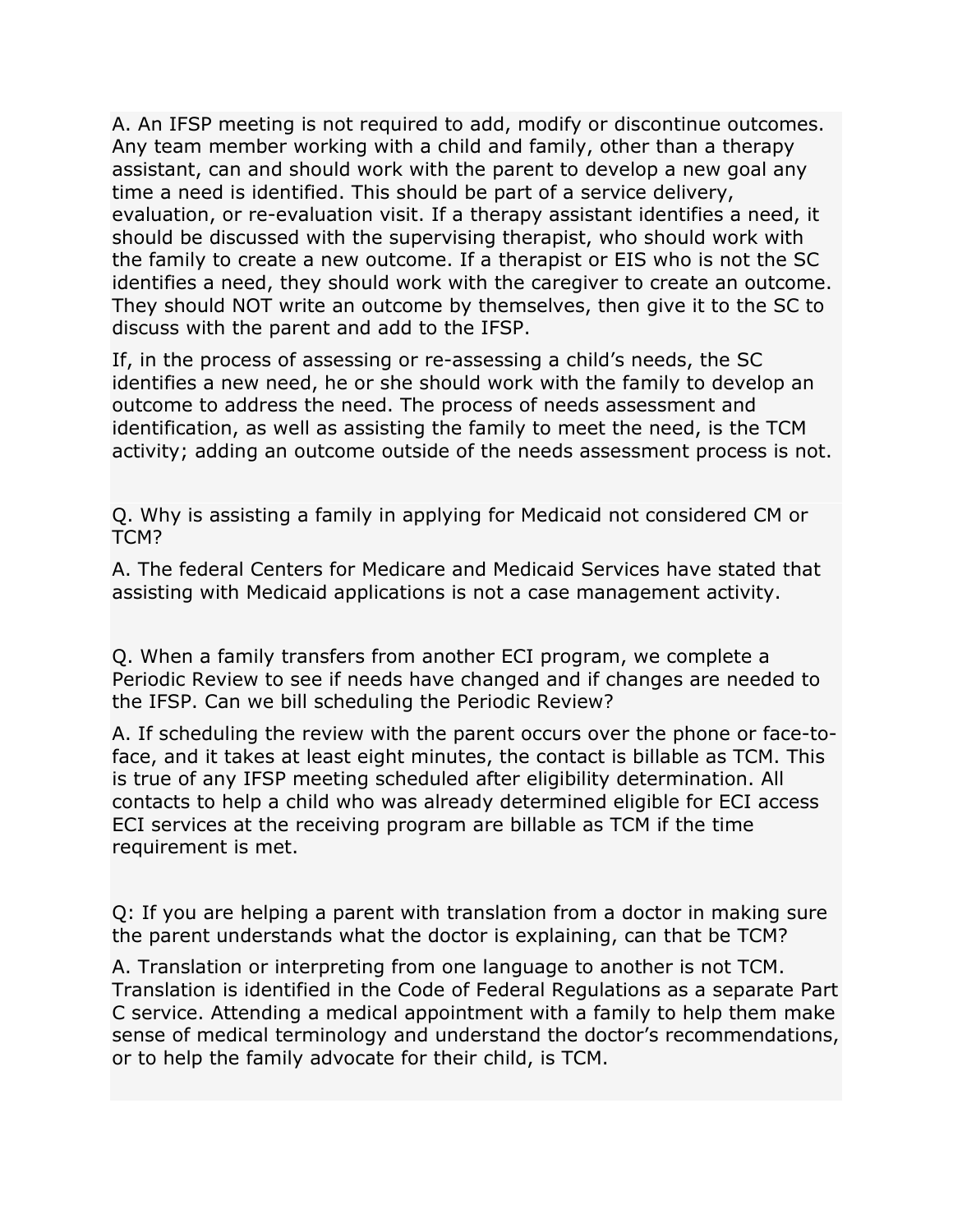Q. Is assisting the parent with an SSI application over the phone billable?

A. Yes, assisting a family with any application that directly benefits the ECIenrolled child, such as SSI, is a TCM activity, as long as the contact is with the caregiver face-to-face or via a phone call, and the activity takes at least eight minutes.

Q. Are case management outcomes in the IFSP required to bill TCM? Does a plan to meet needs have to be documented?

A. Case management outcomes are not required, but are often helpful for the family and the service coordinator to remember what needs were identified, and how they proposed to meet them. Although case management outcomes are not required, any identified needs must be documented in the child's record, either in the IFSP or in a progress note. The SC's plan to meet the needs, including steps he or she will take, as well as steps the family will take, should be documented as well. This will make it easier for the SC to follow up, and will also help auditors understand the service that was provided.

Q. Is it correct that policy no longer requires a monthly SC contact with each child receiving Medicaid, and these contacts should only occur as needed?

A. This is correct. A monthly contact has not been required for several years. TCM, like other Medicaid services, should occur only as necessary. Some families may need help from the SC much more frequently than once a month. Other families with few needs who don't need much help advocating for their child may only need a contact from the SC every few months.

Q. Can you share a sample progress note the state office approves of?

A. At this time, we don't have a sample progress note to share. The requirements for case management documentation are in [40 TAC §108.415.](https://texreg.sos.state.tx.us/public/readtac$ext.TacPage?sl=R&app=9&p_dir=&p_rloc=&p_tloc=&p_ploc=&pg=1&p_tac=&ti=40&pt=2&ch=108&rl=415) The ECI Case Management Checklist includes more detail about what should be documented to help auditors understand the service the SC provided.

Q. If the staff are in the home 30 minutes and 15 is TCM and 15 is CM – should they write two notes? Time is a factor – what is the best way to document?

A. Both services can be documented on one case management note. However, there should be a place for the SC to document what amount of time was spent in TCM activities, so the whole 30 minutes is not billed. The